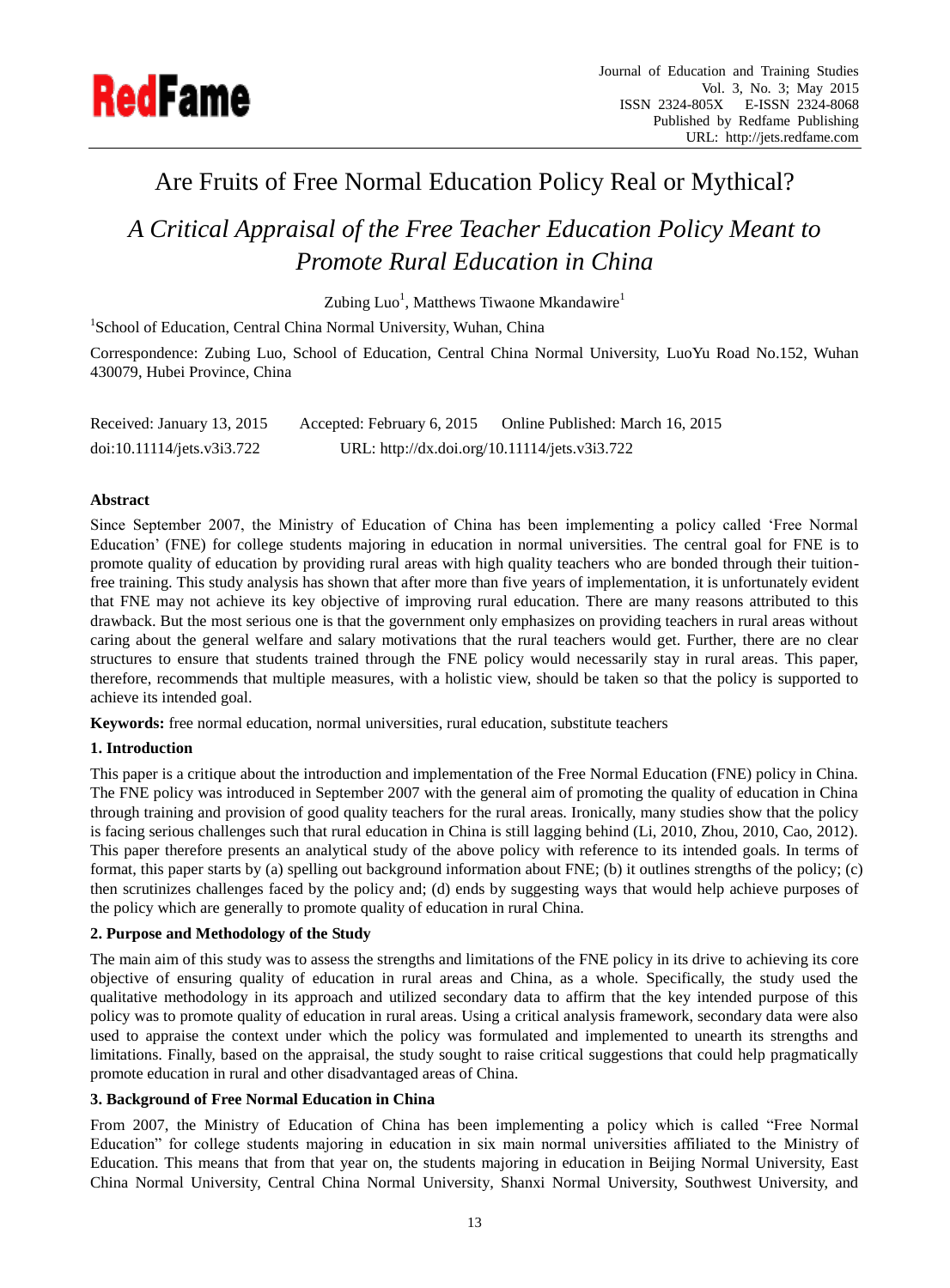Northeast Normal University are exempted from tuition fees which the government pays instead. Further, these students get living expenses during university study from the government.

However, Free Normal Education (otherwise also called free teacher education) is not generally a new education policy. As a matter of fact, it is just a recurrence of free teacher education that had been there before. This is because, since 1949 when People's Republic of China was founded, all universities in China had been free for every undergraduate and graduate; and so normal universities were no exceptions. However, many universities in China started to charge tuition fees from 1989 under the influence of market economy reform which introduced a market approach into higher education (Fan, 2005). By the year 1997, all universities in China were beginning to ask their students to pay tuition fees. Prior to this market-based reform, tuition fees for university students were provided by the state, and as a result, after graduation graduates' jobs were entirely arranged by the government. So graduates had no choice about where they would work and what job they would get. But after 1997, university graduates were now able to choose their jobs freely. Under these circumstances, when graduates were looking for a job, they would think about whether the salaries of the job they would get are compatible with the expenses they made for their education. Generally speaking, most universities graduates were from that time unwilling to work in less developed areas or rural areas because of the poor economic condition. According to a research, "from 2006 to 2010, there were about 80% of the graduates who worked in big and middle cities"; the rest worked in small cities and rural areas (Yue, 2012). As a result, serious problems occurred as about no graduates were coming to work in rural areas. This implied that the quantity and quality of teachers in rural schools were not updated at least in the past 10 years. To make matters worse, a great number of outstanding teachers originally working in rural areas came to cities in pursuit of better salaries. It is stated in *National Report of Education Inspection 2008 (Summary)* (NREI 2008) that "a sample survey of schools in poverty areas showed that 38.7% of principals said that there existed teachers leaving their school in the past three years, and of which, 74.6% of principals indicate that teachers who left schools were mainly experienced and reliable teachers. And 92.5% of principals mentioned that the age of teachers who left rural schools were mostly younger than 35-year-old"(Ministry of Education [ME], 2008). This situation has severely impeded the development of education in rural areas in China.

Nevertheless, it is well understood that development of rural education in China can have far-reaching influences on the whole education and development of the country in general. In a deeper sense, it would have great impacts on the whole country's economic development and overall national strength. According to the *Communique of National Bureau of Statistics of the People's Republic of China on Major Figures of the 2010 Population Census(No.1)*, in China, "665 575 306 people were urban residents, accounting for 49.68%; and 674 149 546 persons were rural residents, making up 50.32%" (National Bureau of Statistics of China, 2011). This indicates that more than a half of China will lag behind in education if the rural education does not get better. But for a long time, the quality of education in rural areas has been far lower than that in cities, which can be seen through the lens of high school education, where the number of students in rural areas is smaller than that in cities. According to statistics (Department of Development & Planning Ministry of Education, 2010), in 2010, the number of high school students in cities was 8 582 032, and newly recruited students were 2 930 927; the number of high school students in towns was 14 062 284, and new students were 864 291; and the number of high school students in rural areas was 1 629 035, while fresh students were 567 141 (pp.305-307). On the other hand, there is a fairly small proportion of high school students in rural areas getting the opportunities to study in universities. For instance, "In recent years, only about 15% of students in rural areas were admitted to Peking University and Tsinghua University which are considered the most prestigious universities in China. University students coming from rural areas in Zhejiang University, Nanjing University, and Chinese Agricultural University account for 30%" (Cao, 2012). Research has also shown that "the opportunity of studying in university for city high school students is 6.3 times that of rural high school students." (Li, C. L., 2010)

There are many factors contributing to the problems described above, but the most serious one is lack of high quality teachers in rural areas. Data in NREI 2008 show that elementary and middle schools in China still had more than 379 000 substitute teachers, among whom 272 000 were in elementary schools, and over 87.8% of them were working in rural areas. In Guangdong Province, Guangxi Province and Gansu Province, substitute teachers accounted for the largest proportion of teachers in China, exceeding 10% of the staff in elementary schools. In terms of the more developed province of Fujian Province, there were 344 919 teachers in elementary and secondary schools in total, including 311 405 full-time teachers and 33 514 substitute teachers, accounting for 90.28% and 9.72% separately. A study by Zhou shows that the percentages of teachers who have required academic degree in elementary school, middle school and high school are 99.05%,97.94% and 84.13% respectively. And the proportion of teachers with associate degree reaches 56.09% in elementary school; teachers in middle school with bachelor's degree are 46.17%. However, the degree-standard-reaching rates of teachers in rural elementary school, middle school, high school are 98.67%, 97.56% and 78.985% separately, of which the proportion of teachers with associate degree in rural elementary schools gets to 47.59%, 37.38% of teachers with a bachelor's degree in rural middle schools. The proportion of full-time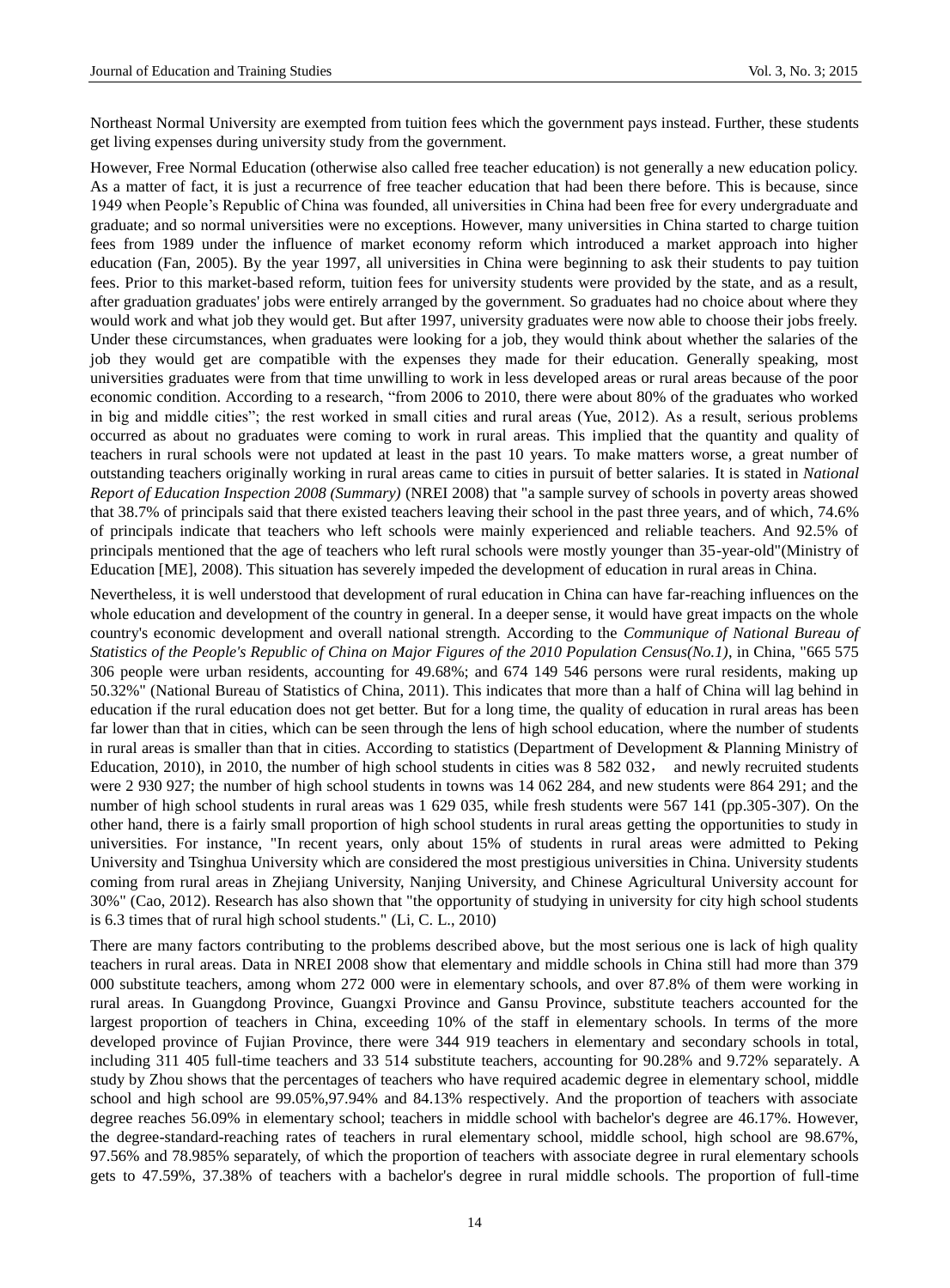teachers with senior professional titles accounts for only 0.337% in elementary schools, 8.20% in middle schools and 19.66% in high schools in rural areas (Zhou, 2010). The quality of teachers of other under-developing provinces and regions should be even worse than this. These statistics show clearly that education standards in rural areas are pathetically lagging behind.

In the context of the aforesaid situation, Premier Wen Jiabao delivered a report on the work of the government in March 5, 2007 and stated clearly that "we will implement Free Normal Education for college students majoring in education in normal universities affiliated with Ministry of Education and establish a corresponding system."(Wen, 2007) By now, FNE has been operating for more than seven years. And the first two cohorts of free normal graduates already went into work. It can be confidently concluded that one of the missions of FNE is to improve education of rural areas. However, is it achieving its original aim of enhancing education of countryside of China? Are there any serious challenges emerging during implementation of FNE policy? These issues are critically discussed in this paper.

## **4. Improving Rural Education: Great Mission of Free Normal Education**

Rural education is the "short plank" of education in China. China has a population of more than 1.3 billion, over half of them living in rural areas. And therefore the reform and development of rural education will have a direct impact on the quality of education of the country as a whole, and directly relate to the goals of China to build a well-off society and to realize modernization. Currently, great emphasis has been put on improving the facilities and the teaching environment in rural areas. Meanwhile, varieties of policies aiming at enhancing the quality of teachers in rural areas have gradually been put on the agenda. It is safe to say that one of the important measures came out in May of 2007 when the General Office of the State Council released the *Notice of the Measures for Implementing Free Normal Education at Normal Universities Affiliated with Ministry of Education' (for Trial Implementation)* which marked the beginning of FNE. The notice does not say directly that improving rural education is the aim of FNE, but we can figure it out from different aspects that improving education in rural areas of China is the most important concern of the policy of FNE.

## *4.1 To Improve Rural Education through FNE is one of the Statesman's Expectations*

In a sense, it can be said that Wen Jiabao, the Premier of China, initiated the FNE. Wen Jiabao held 4 forums about education from July to November in 2006 for the preparation of the policy of FNE and said that the development of China depends on the quality of education which is determined by the quality of teachers. He also noted that a large quantity of high quality teachers is still needed urgently in China. In one of the Forums, Wen Jiabao pointed out that "we should take measures to improve teachers' comprehensive quality and treatment in rural schools, to protect the legitimate rights of the teachers, and to make sure that the traditional virtues of respecting teachers and cherishing students prevail in urban and rural areas of the country" (Xinhua Net, 2006). It was not long after the forums that the policy of FNE was enacted. It is hence certain that the policy would like to achieve multiple goals, but the most important one is to improve the quality of rural education. This can be deciphered from Wen Jiabao's series speech. In 2010, Wen Jiabao, having conversations with teachers at Liudaohe Middle School of Xinglong County, Hebei province on Teachers' Day of 2010, clarified the background of the policy of FNE from the perspective of unequal access to education between urban and rural students. He said, "If we do not run rural schools very well, the conditions of education for children in rural areas will be far behind their counterparts in urban areas. Based on this, an experiment to provide FNE at normal universities affiliated with Ministry of Education was conducted by the State Council in 2007." In the last section of the conversation, Wen Jiabao expressed high expectations to tuition-free normal university students to improve the quality of rural education. He said, "Today, the forum was attended by representatives of university students receiving FNE from Beijing Normal University, who are the newborn force of rural teachers in the future and the key to improving the quality of rural education" (Wen, 2011a). A year later, Premier Wen Jiabao made a clear statement again about the orientation on the policy of free teacher education in his speech on the Rural Teachers Conference in Zhangbei County of Hebei Province when he said, "we will manage to perfect Free Normal Education, and strengthen the guiding function of the policy further, to focus on cultivating large numbers of model teachers for rural schools and support tuition-free normal graduates to take up teaching jobs and accelerate their professional growth and long-term development" (Wen, 2011b). On June  $17<sup>th</sup>$  of 2011, Premier Wen Jiabao said at the graduation ceremony of the first cohort of tuition-free normal graduates at Beijing Normal University, "a few years ago, most of excellent students didn't want to be a teacher, even normal university students were not willing to become teachers, and they were more reluctant to work in the elementary and secondary schools in central and western regions. I was concerned about this awfully" (Wen, 2011c). In a series of speeches, Wen Jiabao expressed the expectations for tuition-free normal graduates to teach in rural areas. It is thus clear that the leader expects the quality of education in rural areas to be boosted through the policy of FNE.

*4.2 To Improve Education in Rural Areas is the Original Intention of the Policy of FNE* The *Notice of Measures for Implementing Free Normal Education at Normal Universities Affiliated with Ministry of*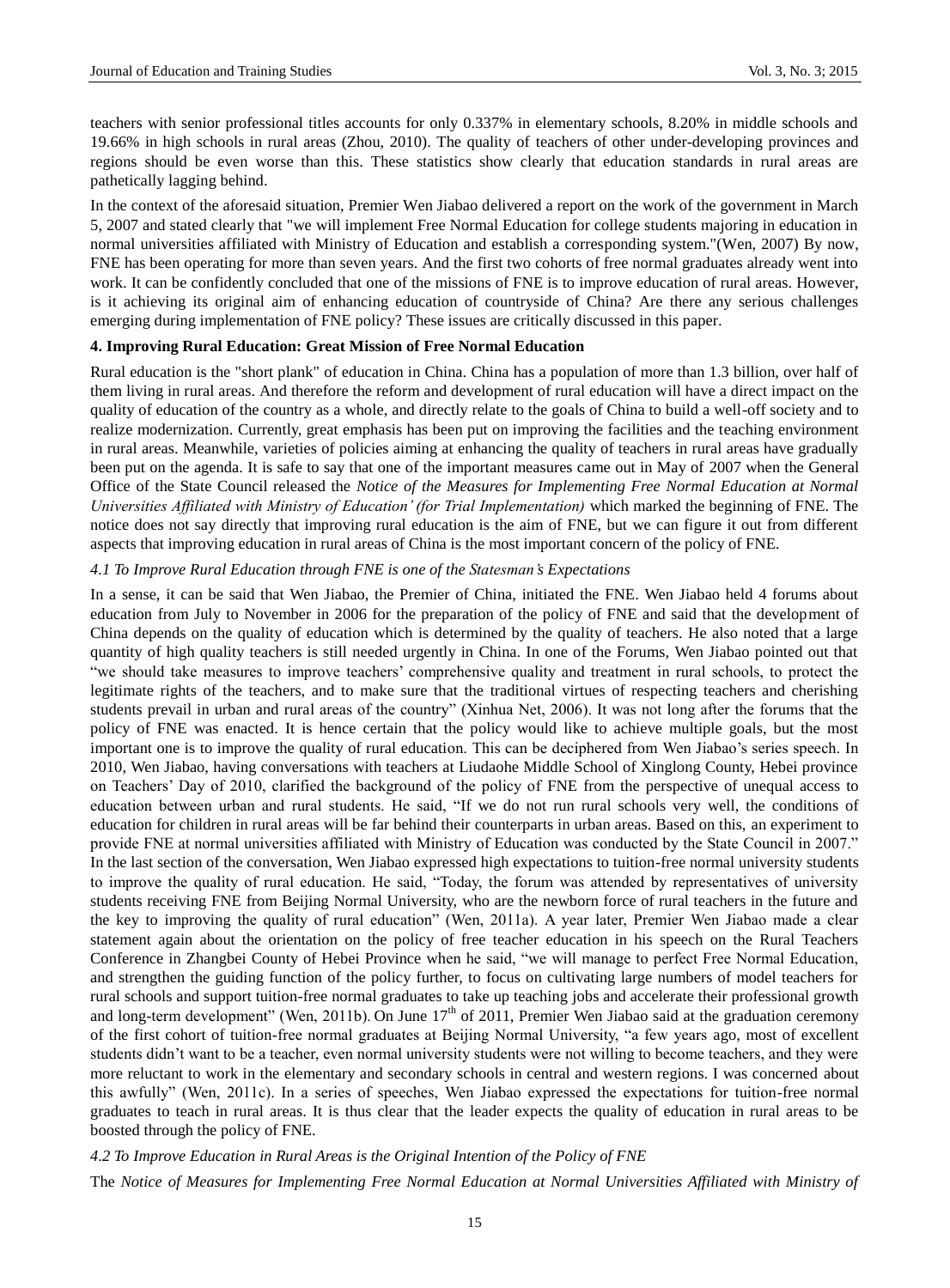#### *Education (for Trial Implementation)* stipulates that:

"tuition-free normal university students need to sign agreements with universities and education administrative departments of the province where they were born before enrollment with normal universities and promise that they would engage in teaching in elementary and secondary schools more than a decade after graduation. Tuition-free normal graduates must teach in rural schools for two years first if they want to take up teaching jobs in cities." (General Office of the State Council [GOSC], 2007a)

In the notice not only does it require clearly that tuition-free normal graduates should teach in rural schools, but also stipulate that "local government and rural schools should provide necessary working and living conditions and temporary housing for graduates to ensure that they can make contributions successfully in rural areas"**(** GOSC, 2007a**).** In addition, another document entitled *Measures for Placement of Employment of Free Normal Graduates Studied in Normal Universities Affiliated with Ministry of Education* was released in May, 2010, and it says "government should encourage the graduates to teach in remote and impoverished areas and ethnic areas" (ME et al, 2010). It puts forward more detailed and more flexible policies for the graduates to serve for rural education. For instance, it even includes benefits that tuition-free normal graduates can get after going to rural areas. "Tuition-free normal graduates who plan to take up teaching jobs in cities are arranged to serve education in rural areas for two years by the local education administrative departments, and they still enjoy the same salaries and benefits as the city teachers' during teaching service for rural schools" (ME et al, 2010). Obviously, the original intention of the series of policies launched by state was to support and improve the quality of rural education by ensuring that tuition-free normal graduates comply with their duties to serve in rural areas for at least two years.

#### *4.3 To Improve Education in Rural Areas via FNE is the Concerns of Scholars*

Soon after the FNE was launched, many researchers made analyses of the new policy. Lots of analyses point out directly that one of the tasks of the policy is to optimize teaching force in rural areas, and improve the quality of rural education. Some scholars believe that FNE was conducive to improve rural education and realize educational equity. For instance, Fu and Yang conclude that "The purpose of these measures is to encourage and guide students graduated from normal universities to teach for a long time and even for a lifelong time, encourage and support them to take up teaching jobs in rural schools to facilitate the development of the national basic education ultimately, especially support the basic education in rural and poor remote areas, and promote educational equity by the intervention of the policies" (Fu &Yang, 2012). Other researchers think that free teacher education can be instrumental to enhancing the quality of teachers in rural areas. In this vein, Dong says "this means that the state ensures the stable sources of outstanding teachers for rural primary and secondary schools from the institutional level in order to effectively improve the quality of teachers in rural areas" (Dong, 2007). And still other researchers discussed FNE from the perspective of promoting equity in education and constructing a harmonious society, maintaining that "the policy highlights the reality that the rural areas are short of high-quality teachers seriously"(Liu & Dang, 2007). And it is also important to achieve equitable development of education and train a large number of highly qualified teachers for mid-west rural areas, to solve the problem of insufficient high-quality teachers in rural areas, to narrow the gap between urban and rural education and to lay a solid foundation for building a harmonious society" (Liu & Dang, 2007). From the above scholar's analyses, it is indicative that the FNE policy has the potential to raise the standards of education in China with focus on rural and other disadvantaged areas.

#### **5. Challenges facing Free Normal Education to Promote Rural Education**

FNE is facing many difficulties in its thrust to promoting rural education in China. This section describes and discusses some of the precarious challenges that FNE policy faces in attempts to promote rural education.

#### *5.1 There are no Supporting Measures for Graduates to Work in Rural Areas*

From the outset, it should be noted that helping graduates to be willing to work in rural areas ought to be a systematic approach that requires support from all stakeholders. This is because there exist many obstacles for graduates to work well in rural areas. First of all, there is lack of supporting policy for FNE graduates to work in rural areas. Although it is clearly stipulated by GOSC (2007a) that graduates should be engaged in teaching at least ten years after graduation and during which they must teach in rural schools for at least two years, there is no detailed policy to ensure this. For example, the policy does not say exactly at what time graduates should go to fulfill the obligations; and it does not state how to evaluate the work done by graduates during the time they are working in rural areas. While that silence in policy may have meant to give flexibilities to each province and city, unfortunately it creates the possibility that the graduates in some provinces may not immediately work in countryside. For example, the director Yue Cong'ge in Yuxi No.1 High School said, "as one of the best high schools in Yunnan province, teachers in Yuxi No.1 High School are still very inadequate despite the coming of free-normal-education graduates, so it is impossible for us to let them work in rural areas" (Tian, 2011). In this way, the purpose of the FNE policy to support education in rural areas will eventually vanish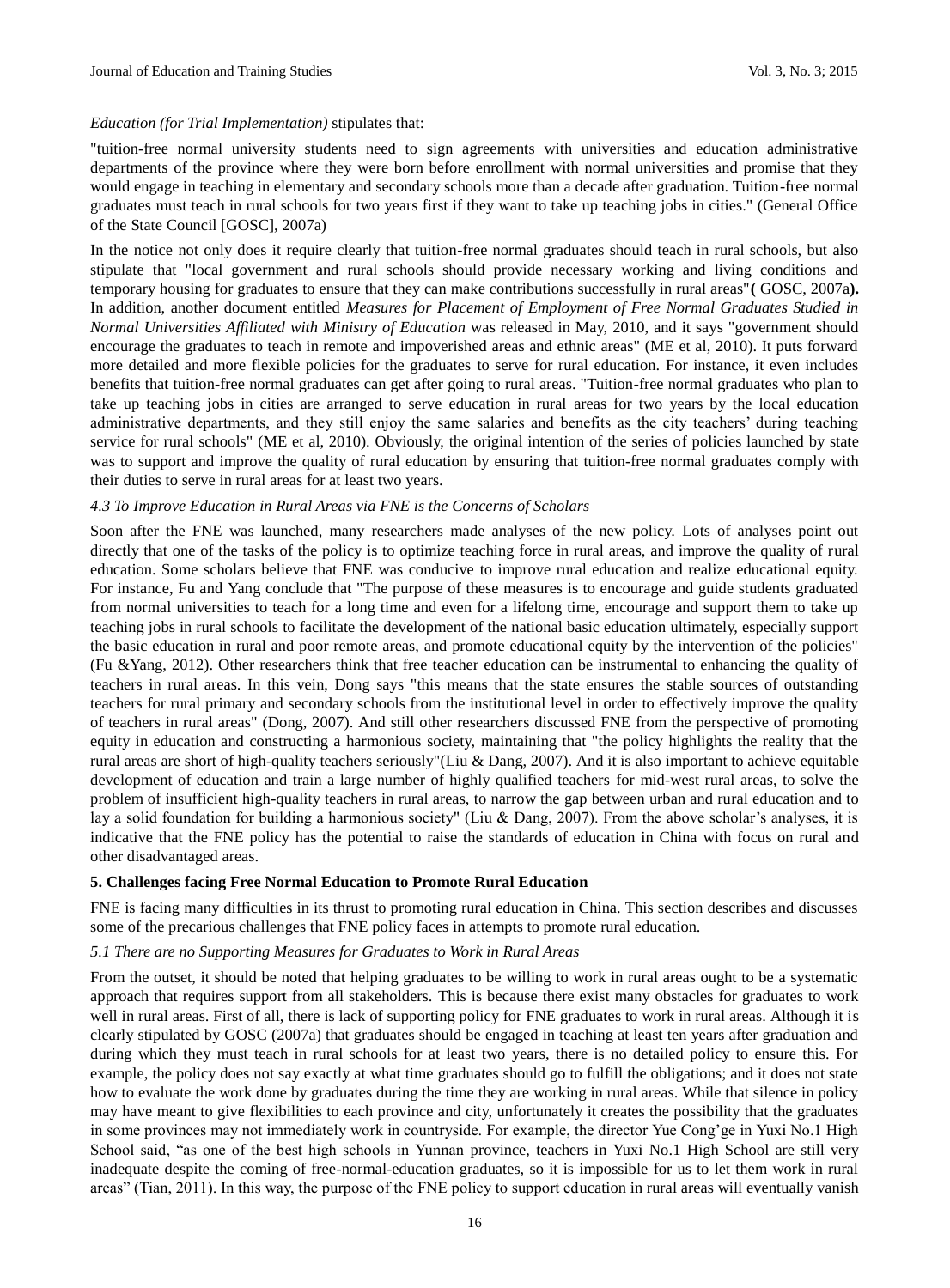into thin air. Secondly, there are no substantial incentives to FNE graduated teachers so that they can stay in rural areas which are less advantaged socio-economically. Over the years, the main reason why less and less outstanding teachers are willing to work in rural schools is the poor working and living conditions in rural areas and that the prospects of career development for rural teacher is not optimistic, coupled with the meager income and low social status. Under such a scenario, to improve rural teachers' welfare is the only way to motivate enthusiasm of free-normal-education graduates to serve for rural education. In addition to provision of incentives, the policy could allow that working in rural areas be made part of graduates' own choice. Otherwise, lack of incentive will not help the FNE policy to make high-quality graduates work in undeveloped areas and promote the quality of education.

## *5.2 The Policy of Supporting Rural Education Itself is Unable to Improve Rural Education*

It is said in the document of *Notice of Measures for Implementing Free Normal Education at Normal Universities Affiliated with Ministry of Education (for Trial Implementation)* that "tuition-free normal graduates should support rural education for two years under the arrangements of local administrative departments of education if they want to take up teaching jobs in cities" (GOSC, 2007b). Supporting rural education for two years is a special policy in China which means that graduates can find their job in cities after two years' service in rural areas. If they go to support rural education for only two years, the tuition-free graduates would unfortunately not play significant roles in the improvement of rural education. There are several reasons for this argument. Firstly, the obligations to support rural education just for two years are generally performed in the first two years after students' graduation. During the first two-year period, graduates may not get solid basic skills of education and may not have fundamental working experiences gained in city schools where they do their internship for a period of three months which is not enough to develop sound teaching ability. In fact, in the first period of teaching, graduates are likely to face mismatch conflicts between teaching in cities, where they did their internship, and teaching in rural areas. Therefore, most of them would not have the abilities to improve the quality of rural education. Secondly, during this period, most free-education students do not have their own understanding and views on education. Hence, when they go into work, they are not likely to play a leading role in improving rural education. Rather, they are likely to be assimilated by the style and habits of rural teachers when they go to the countryside to support education. Consequently, they may lose the courage and ability to reform education thereby becoming just like the typical rural teachers themselves. Thirdly, because free-education graduates are likely to leave the rural schools after the expiration of the two-year work, the turnover and instability will cause serious interference and disturbance for rural education and ultimately lead to the fact that "rural schools will only become the internships base for training outstanding teachers for city schools"(Wang, 2011). Fourthly, the stipulation of supporting education for two years leads to free-education graduates considering it an obligation to meet in rural schools, not an undertaking that they should pursue. They will be thinking of how to leave quickly once they go to the countryside. This could result in loss of focus on their path to professional development by messing around for two years.

#### *5.3 Free Normal Education does not guarantee provision of quality teachers for rural schools*

Although the policy of FNE does not explicitly stipulate that normal universities only can recruit rural high school students, practically rural students and the midwest (poverty zone) students account for the vast majority during actual enrollment. Meanwhile, because the FNE policy requires working in rural areas for obligations where the welfare of teachers is not attractive, city high schools' students are unwilling to attend free teacher education. "In 2007, the most of matriculation quotas of normal universities affiliated with Ministry of Education were mainly given to midwest areas which account for 90.8%" (Jiang, 2007). In a sense, it can be said that the policy of exemption from tuition fees of normal university students has indirectly become an anti-poverty project that is giving support to the rural students to help them finish university education and help them get employment. If this is the case, then ironically government "considers teacher education as no more than an instrument to achieve another policy goal, which they did not take the time to carefully consider either the feasibility or implications of their recommendations" (Early, 2008). Therefore, it can be argued that this policy does not promote rural education in the end. First of all, since most graduates who come from countryside will go back to teach in the countryside after their graduation, this will lead to the realization that their simple and reasonable dream to change their own fate by college education has being dashed to the ground. As a result, they would inevitably have a sense of loss. To some extent, it has a negative effect on the enthusiasm of rural children to study hard and work in cities. Secondly, rural children do not only need teachers growing up in rural areas to teach them but also teachers coming from cities. Only with "able, diverse, and committed" teachers in rural areas can rural children's horizons be opened up, can they get full development (Hallinan & Khmelkov, 2001). And yet the policy of FNE cannot guarantee this.

#### *5.4 Free Normal Education Itself Needs to Be Reviewed*

Although six affiliated normal universities have made great efforts on education for tuition-free normal students and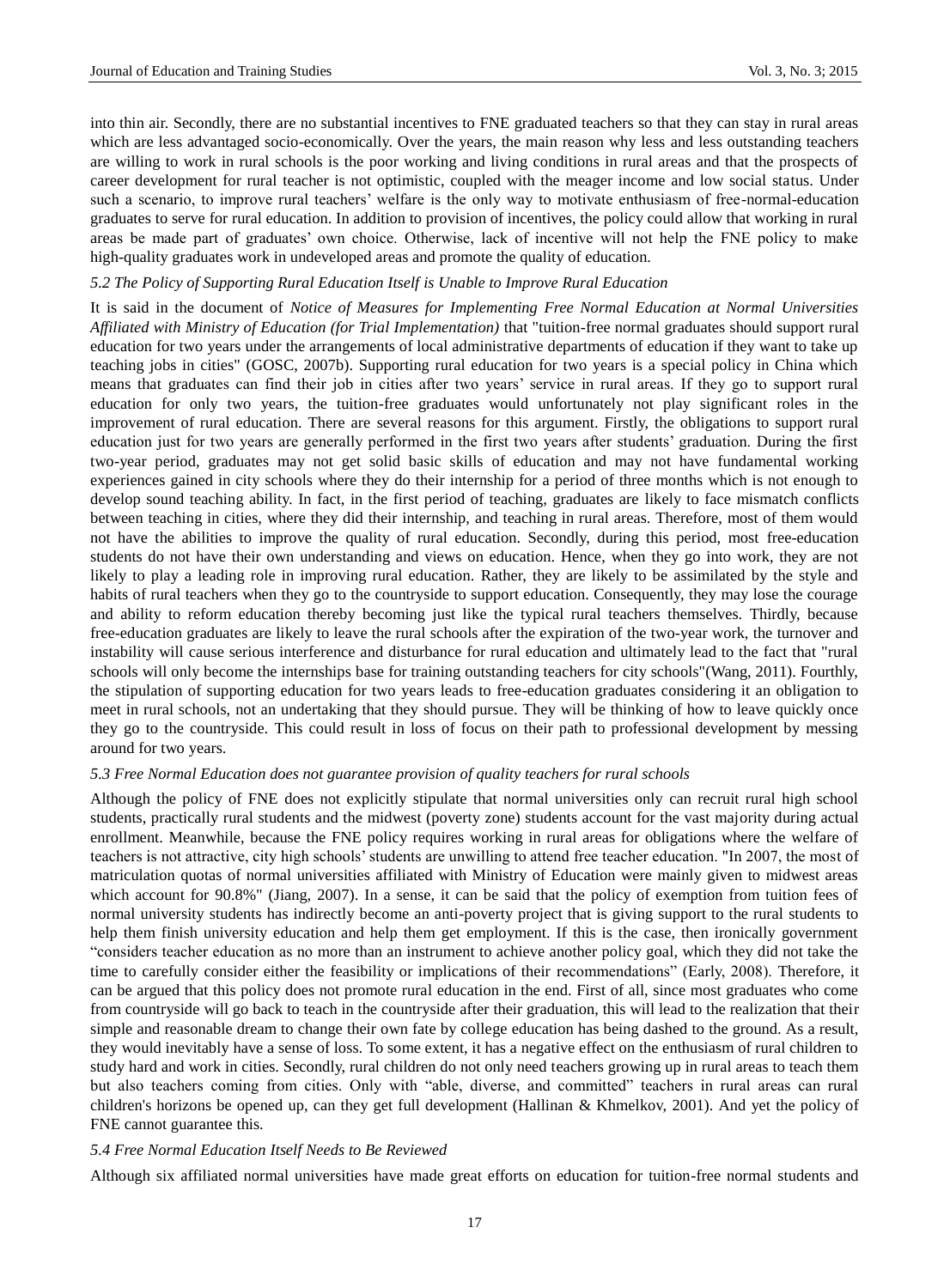have made a lot of creative reforms, judging from the current situation, there are still many problems in FNE.

Firstly, tuition-free undergraduates lack desires to teach in rural areas. Some scholars conducted a survey on students enrolled in 2007 of East China Normal University and the results show that "only 27.54% of tuition-free normal students were willing to teach in rural areas. On a sharp contrary, there were 50.24% of the students unwilling to teach in rural areas." (Liu, Xie, Li & Liu, 2009) Another research conducted by the Central China Normal University on the employment intentions of the first batch of tuition-free students graduated from six affiliated normal universities showed that "up to 90% of graduates were willing to take up teaching jobs in medium and small cities or big cities. On the other hand, only 2% chose to teach in rural places" (Gan, 2011). We can therefore see that free normal students have the low enthusiasm and even no willingness to join the workforce for rural education. The common state of unwillingness of free normal students to teach in rural areas is directly contrary to the original intention of the NFE policy, which is designed for promoting education in rural areas.

Secondly, undergraduates are seriously short of training in teaching skills. Since the implementation of the policy of FNE, six normal universities have implemented many reforms on university education and teaching in order to make graduates become excellent teachers. However, there is still some evidence which indicates that undergraduates lack appropriate teaching skills. In an investigation of one normal university, when asked "does the university pay great attention to the development of students' professional skills?"; the students thinking that the university "pays much attention" accounted for only 14%, while 66% of students think that university "pays little attention" to it" (Gao, 2009). Although the majority of students thinks university places more emphasis on professional skills, they also say that they get few opportunities to practice teaching skills. Another survey about education in normal university shows that there is still a great deal of room for improvement of teaching skills' training. "When asked 'which teaching skill is the most urgently needed to improve', the percentage of tuition-free students choosing 'lecturing skills', 'instructional design skills', 'blackboard writing skills' accounts for respectively 38.2%, 27.8% and 20.2%." (Li & Sun, 2011) Therefore, with this serious shortage of training in teaching skills, normal university students may not obtain basic teaching ability which are *sine qua non* for the enhancement of quality education in rural areas.

Thirdly, graduates lack essential understanding about the situation of rural education. Although the majority of free-normal students come from the rural areas, it does not mean they understand the rural education well. We can know that from a set of data. For example, "65% of students of a normal university come from rural areas, but only 6% of them think they know more about rural education; the students who know not so much and know less accounted for 22% and 50% respectively" (Gao, 2009). Meanwhile, almost all the normal universities in China do not provide undergraduates with courses specifically on rural education. This situation is likely to lead into two consequences. One is that free-normal students only stay in a veneer of legend due to ignorance of rural education situation, and they may not profoundly understand the urgent reality that rural education needs them. They may even be indifferent with rural education. The other result is that this may affect their teaching skills needed in rural education if they are unclear about the specific requirements of rural education. There are many differences between rural education and urban education, and so the technical-know-how to teach in cities does not mean one can teach well in countryside. In sum, without context-specific training, it is difficult to make free-normal graduates themselves to adapt to rural education within two years. When they go to teach in rural areas, these graduates could be susceptible to "reality shock".

#### *5.5 Lastly, Very Few FNE Graduates Actually Go to Teach in Rural Schools*

The FNE policy has been implemented since the fall of 2007. Six normal universities accepted 10 737 new students in total in 2007, 11 383 new students in 2008, 12 112 in 2009 (Sun, 2010). As it can be seen, the number of free normal students was ever-increasing annually. From the employment situation of the first and second batch of free-normal graduates, we find that a very small proportion of them went to rural areas to teach. In other words, the vast majority of graduates didn't take up teaching jobs in rural schools. According to a news report, there were 382 free-normal graduates who got the teaching jobs in Jiangxi Province in 2011, but only two of them were teaching in rural areas. There were 185 free-normal graduates in Anhui Province in 2011, but only 8 graduates went to rural areas (Wu et al, 2011). In another scenario, nobody went to rural schools in Shanxi, Inner Mongolia, Guizhou, Gansu, Qinghai and other provinces (Wu et al, 2011). The most important reason why free normal graduates are unwilling to work in rural areas is that the welfare of rural teacher is much worse than that in cities. In an interview, one free-normal graduate said, "I know that rural areas need excellent teachers, because I come from rural areas; but I will be willing to work in rural areas only if rural teachers can get better benefits and incentives than it is now" (Tian et al, 2011). This strongly suggests that reasonable incentives could greatly motivate graduates to teach in rural areas.

#### **6. Recommended Steps to Be Taken for Improving Rural Education**

Based on the analysis of challenges facing the FNE policy above, this section suggests a couple of measures that could be taken in a thrust to improve the quality of rural education in China. These suggestions are in keeping with the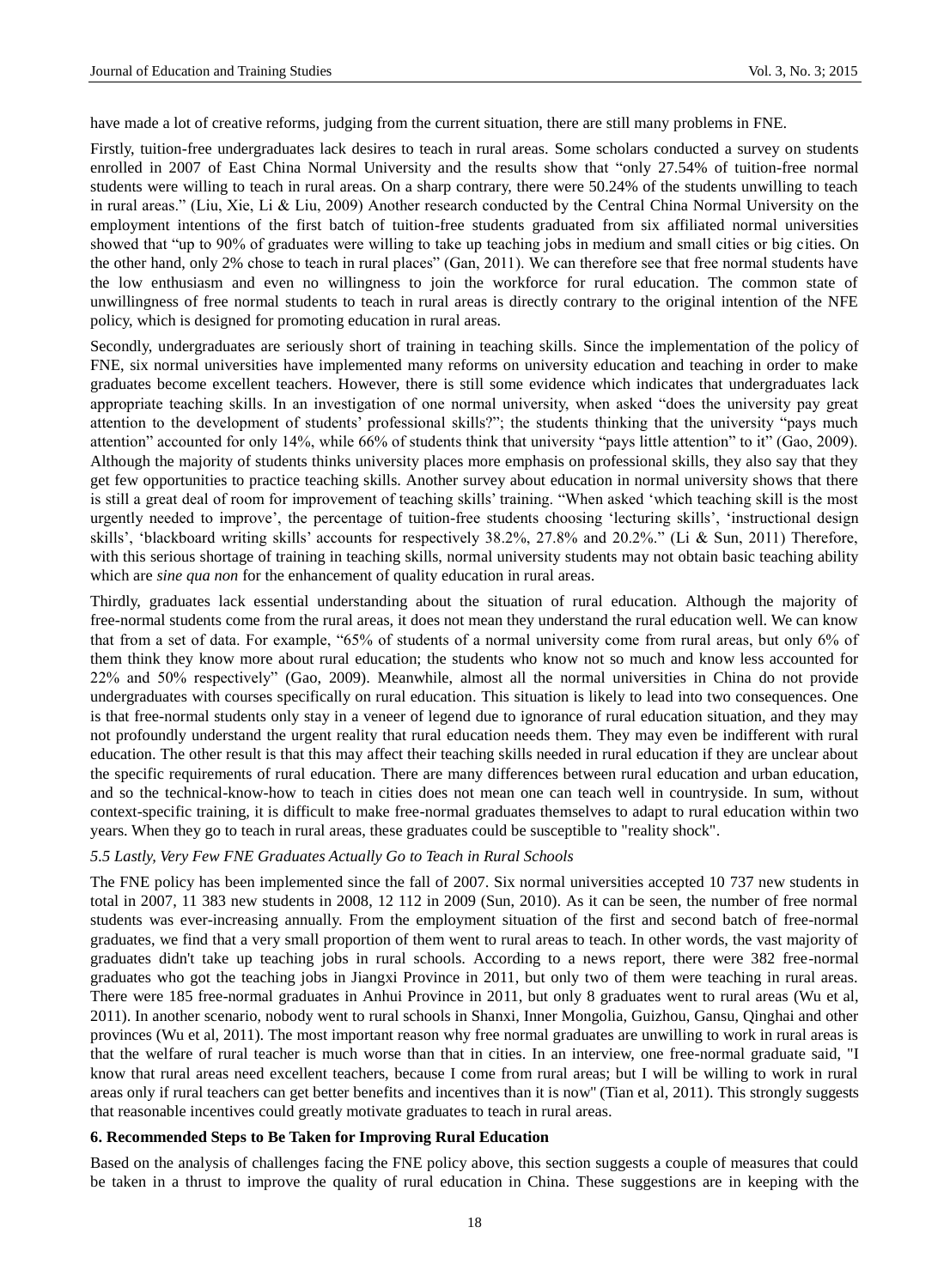understanding that improving rural education cannot be merely determined by training and providing enough teachers but also by motivating teachers to work in rural areas. This section of the paper attempts to discuss a more holistic view and systematic approach needed in improving rural education to support the main objective of FNE policy.

## *6.1The First and Most Important Step Is to Enormously Improve Teachers' Welfare in Rural Areas*

Most tuition-free students who come from families which fall below the poverty line and in order to get the opportunity to exempt tuition fees, have to get about 30 grade points higher averagely in the University Entrance Examinations than those who do not major in education in the same-level universities. In short, these students are comparatively supposed to be more outstanding students. With the tuition fee exempted through the FNE policy, they can alleviate the financial burden of their families. In addition, they expect to find a good job to improve their living standards after they graduate from universities. Ironically, it is not so much attractive for tuition-free graduates to work in rural areas because the monthly income of rural teachers is much lower than that of urban school teachers. According to the summary statistics in *National Report of Education Inspection (2008)*, in 2006, the average annual income of each faculty in primary schools and secondary schools (including middle schools and high schools) was17 729 yuan and 20 979 Yuan respectively, and these figures mean 5 198 Yuan and 1 948 Yuan lower than those of other employees working for governments<sup>1</sup>. To make matters worse, the income gap between urban teachers and rural teachers is still growing larger. The per capita annual income of faculty in rural primary school and middle school is equal to only 68.8% and 69.2% respectively of the city faculties' annual salary. This sad situation about rural education in China is perhaps best captured by David Labaree in "*Lives in the Margin*" (Labaree, 2005).This satirical description does not only mean 'margin areas', but also because teachers in these areas get little financial and welfare support from the government. The low salary of teachers in rural areas is the main reason for the loss of excellent teachers and for the college graduates unwilling to teach in rural areas. The FNE policy is merely focusing on training teachers for rural areas, but it is silent on the benefits that rural teachers should get. Therefore, in order to make free-education graduates willing to go to the backwoods and dedicate themselves to rural education, the basic solution in front of the state is to increase investment in rural education and effectively improve the welfare of teachers in rural areas. Just as Cui advised, "central government and local government should take effective measures to increase salary and welfare level of teachers who work in rural areas, and give some special allowance to them, eliminate the income gap of teachers working in different areas" (Cui, 2012).

Apart from this strategy, government should also mind that "teachers alone cannot fix the nation's worst schools without simultaneous investments in resources, capacity building, and teachers' professional growth, not to mention changes in access to housing, health, and jobs" (Cochran-Smith, 2008).At this point, there are at least two strategies that can improve rural teachers' situation. Firstly, the state should improve teachers' economic income. The government should increase subsidies and one-time installation costs (hardship allowance) for teachers, which schools in cities and towns have been doing for some time to attract teachers with high qualifications. Government is supposed to effectively solve the problem of housing which free-education graduates are worried about. As for poorer regions, central government should increase investment in order to reduce the burden on local government. The second action would be to improve the social status of rural teachers. In addition to the meager income mentioned above, the other notable difficulty for teachers in rural areas is the low social status. The state should incorporate teachers' work in rural education into the civil service system so as to promote and attract more talented people, including university graduates born in the cities to devote into the development of rural education. To crown it all, government needs to explore multiple measures that would motivate high quality teachers to help improve education in disadvantaged areas.

## *6.2 Bettering and Implementing "Recruiting and Exiting" Mechanism*

To start with, this section recommends that the FNE policy should become an incentive policy rather than an anti-poverty policy. FNE should be open to all aspiring young people and encourage them to work for rural education and teach in rural areas so that they make contributions to the development of rural education. This would help normal universities to have a chance to select high school graduates who have the teaching talent and disposition to major in education. Research shows that the majority of students apply for free teacher education program just because of job security and waived tuition. As a result, there are many students who do not yet fully understand the content of the policy but rashly choose FNE in normal universities. In a survey on the level of understanding of the policy by the first batch of tuition-free undergraduates, the undergraduates who did not understand the policy of free teacher education accounted for 33.33%.The rest said they know the policy but that most of them knew it after they were admitted to study in normal universities whereas still many of them just know the name of the policy. Their answers were not complete when asked about what responsibilities and obligations tuition-free students should assume (Liu, Xie, Li & Liu, S., 2009). In this regard, government and universities should make multi-faceted and multi-channels of publicity so that every high school graduate adequately understands the FNE policy before they apply for university education. This way, all students could be empowered to make their own informed decision about the choice of FNE. Furthermore, the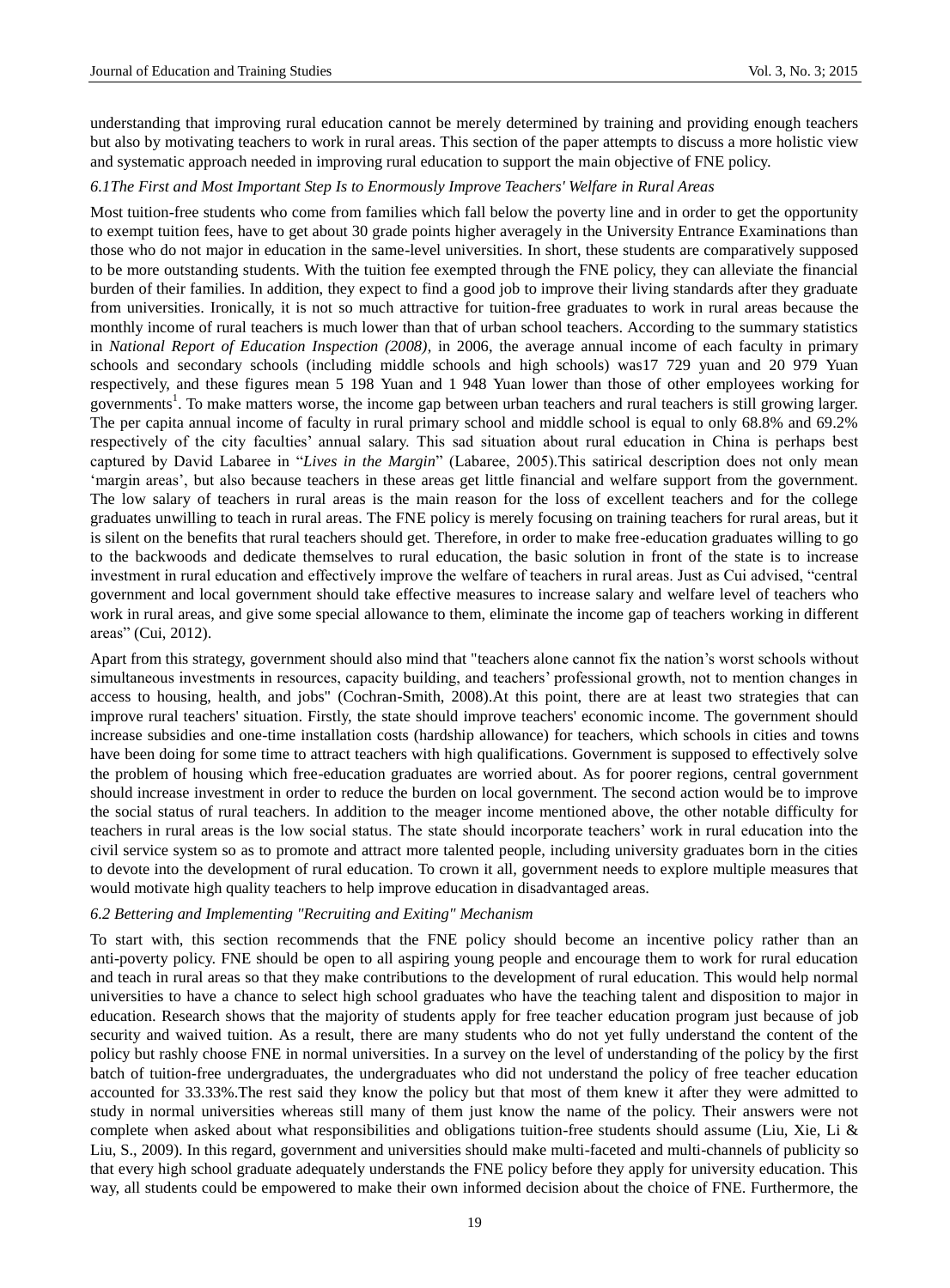"recruiting and exiting" policy should be flexible. Despite that the *Notice of Measures for Implementing Free Normal Education at Normal Universities Affiliated with Ministry of Education (for Trial Implementation)* requires that "excellent undergraduates who have the intention to teach in the future and whose major is not education can change their majors into education under the supervision of Ministry of Education and within the university's recruiting plan during their first-two-year studying"; "tuition-free normal students only have the chance to re-select their majors within the education area"<sup>[27]</sup>(Ministry of Education et al, 2010).But the flexibility does not open the door for tuition-free normal students who are unwilling to teach in rural areas to retreat from the major in education. The implication is that if there is no chance for undergraduates to exit from majors in education, there will be no chance for undergraduates who major in non-education areas to select education as their major. The situation is like this because the total number of students who can major in education in normal universities is limited and controlled by Ministry of Education. The consequence is that students, who discover that they have no interest in teaching after enrollment, are forced to study education, but those willing to be teachers have no chance to major in education. Therefore, the state should review "recruiting and exiting" mechanism as soon as possible, so that free-normal students can freely exit from free normal educational system if they are indeed not interested in rural education and teaching profession through a period of learning. This would eventually ensure that free-normal graduates are only those willing to engage in education in rural areas.

#### *6.3 The Education of Free-Education Undergraduates Should Be Radically Enriched*

Though the six normal universities have reformed teacher education in almost every aspect, there still exist many elements of the education for tuition-free undergraduates requiring further innovation. Firstly, more curriculum attention should be paid to ideological cognition of tuition-free students. Regardless of what makes them decide to major in education, normal universities should give more guidance to free-normal undergraduates. University teachers should help undergraduates develop the mindset that it is a ladder of success to work in rural areas; that it must be a hard struggle to be successful; and that obligations must be equivalent to the benefits one gets. Undergraduates should realize that it is a good chance to create feats to engage in educational work in rural areas. Secondly, universities should optimize the curriculum system. Teaching is a highly professional job like medical doctors' job. Hence, undergraduates do not only need to learn theoretical knowledge in relation to education but also need to practice education. Universities should reform the tradition of placing more emphasis on theoretical curriculum. Rather, they should provide better skill-training courses and offer more internship opportunities for undergraduates to "improve their teaching skills and teaching feeling"(Rong & Liu, 2012). In addition, universities should also make undergraduates have a general understanding of rural education during the studying in order that they can teach in rural areas successfully. There are many challenges and ideas about rural education that tuition-free students need to know. For example, the status of rural education, characteristics of rural students, and educational views of rural parents and others. These issues could be enhanced through seminars, workshops, Internet and so forth. Thirdly, in order to make tuition-free students become a leader teacher in rural schools as soon as possible, the courses also should include courses in education management and leadership in addition to teaching professional development. The current programs do not adequately do that.

#### *6.4 There is Need for Continuous Professional Development Assistance for In-Service Graduates*

"As for improving the quality of education in rural areas, in-service training for free-normal-education graduates is more important than pre-service learning" (Rong & Liu, 2012). Because of insufficient teaching experience, tuition-free graduates who teach in rural areas are easy to be assimilated or indoctrinated by adverse and outdated educational concepts and modes which are used in rural areas. These existing educational ideas and practices can negatively affect the development of teaching ability of the graduates. Therefore, normal universities, related research institutions and management agencies should provide continuing support to in-service graduates. First of all, novice graduates need help to turn teaching knowledge into good teaching practices. Tuition-free graduates have learned a lot of up-to-date teaching concepts at university, but they may know little about how to put them into practice. Therefore, on-the-job guidance should be provided. Normal universities could continue to guide graduates ideologically through supporting teams, learning platform, websites which include excellent instructional videos, and through latest educational theory and practice. Secondly, in order to foster graduates' practical ability after they take up teaching jobs, local management institutions should consider to regularly organize free normal students to observe teaching competition among excellent teachers, visit local outstanding schools and ask for help from excellent teachers. At the beginning of entries into teaching jobs, universities can organize graduates to participate the training of teaching skills as much as possible. In addition, local authorities should develop a large number of high-quality teaching resources such as magazines, books, CD-ROM related to teaching for graduates so that they can learn at any time. Lastly, establishing Profession Development School is also an important component for continuous professional development for in-service graduates and for all teachers in rural areas (Gao & Chang, 2014). In summary, it is necessary to take many appropriate measures to support and help graduates improve rural education which the FNE policy seeks to achieve.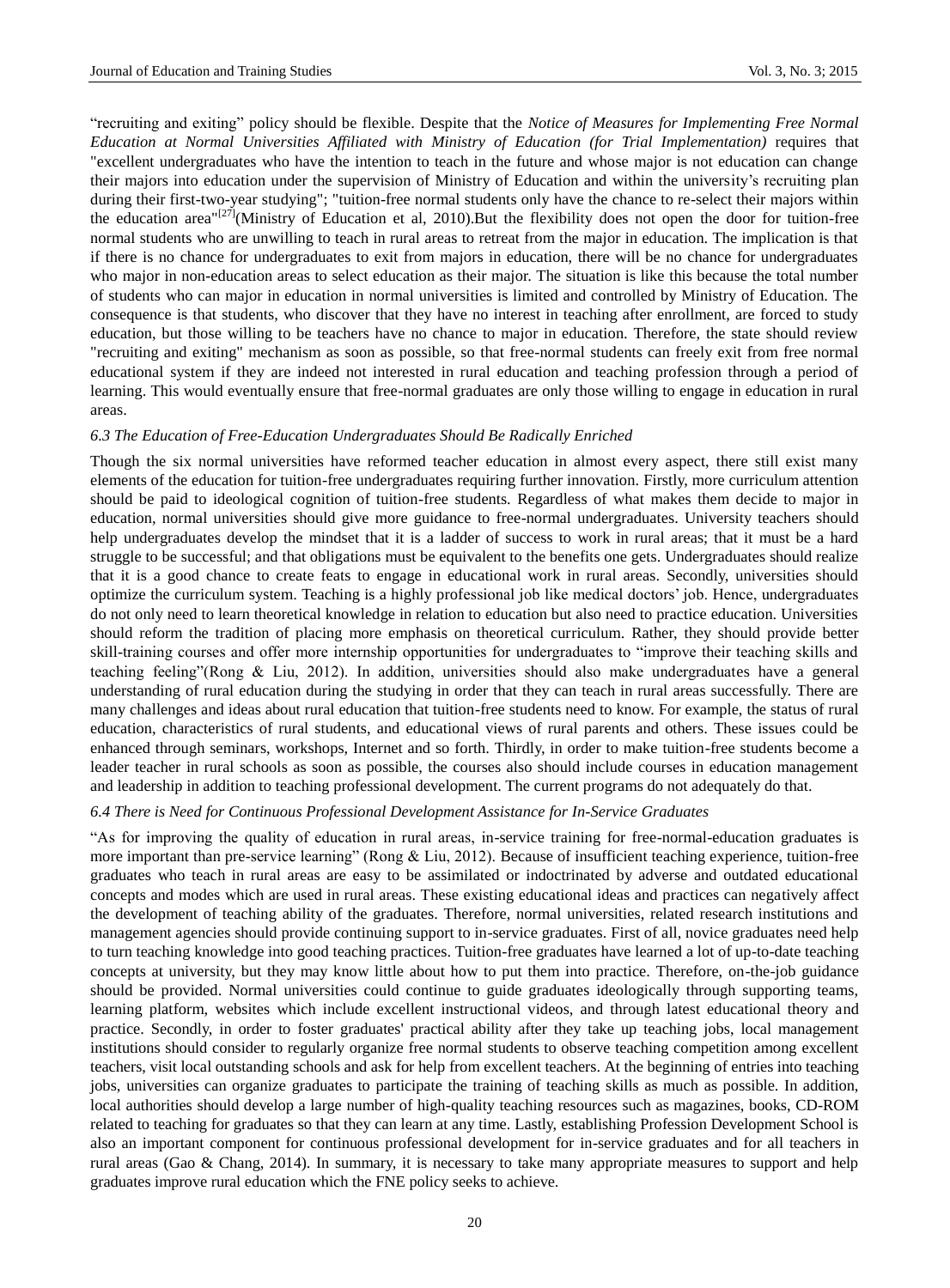#### **7. Conclusion**

This paper has attempted to critically analyze and evaluate the foundation, benchmarks and implementation of Free Normal Education (FNE) in China, which is meant to be an instrument for improving quality of education in rural areas. The paper has also demonstrated that while the spirit of the policy is very important in attempts to improve education in rural areas, support structures like reasonable salaries and general welfare of teachers are missing to motivate teachers so that they stay in rural areas and contribute to positive change in education. One of the consequences, hence, is that the number of qualified teachers is not significantly increasing in rural areas. Using different theoretical perspectives, the paper has questioned the wrong underlying assumptions which suggest that mere training and sending teachers to rural areas would necessarily promote the highly espoused quality of education. As a remedy, the paper, therefore, suggests several pertinent policy and practice improvements to be done from a holistic approach. This approach would ensure that strategies to improve education do not only focus on teacher training and recruitment, but also on the working conditions, income, welfare, and professional development support to teachers before and after they take up the noble teaching profession.

*Note: <sup>1</sup>About 6.5 Yuan equals 1 US Dollar.*

#### **References**

- Cao, W. Z. (2012). The Big Problem of Decrease in Ratio of Undergraduates Coming from Rural Areas. *Study Times*, p.A9.
- Cochran-Smith, M. (2008). New Teacher Education in the United States: Directions forward. *Teacher and Teaching: Theory and Practice*, (4).
- Cui, B. (2012). Why Free Normal Education Candidates Obtain Employment Departure Police Original Intention——from the Perspective of Social Mobility. Modern Education Management, *12*.
- Department of Development & Planning Ministry of Education (2011). *Educational Statistics Yearbook of China, 2010*. People's Education Press.
- Dong B. L. (2007). The Value Pursued by Free Normal Education. *Education and Vocation*, *9*.
- Early, P. M. (2008). Instrumentalism and Teacher Education in the United States: an Analysis of Two National Reports*. Teachers and Teaching: Theory and Practice*, *4*.
- Fan, L. L. (2005). Reform of Charging System of Higher Education for Fifty Years. *Prices Monthly*, *4*.
- Fu, Y. C., & Yang, X. Y. (2012). Efficient strategies for Promoting the involvement of tuition-free Teacher-college students in basic education. *Journal of Yunnan Normal University (Humanities and Social Sciences)*, *1*.
- Gan, L. H. (2011, March 12). Only 2%t of the First Batch of free Normal Graduates Are Willing to Work in Rural Areas, and only 30% of Them Chose Teaching as Their Occupation. *China Youth Daily*, p.A3.
- Gao, X. C. (2009). Analysis and Study on the Current Status of the Cultivation of Tuition-free Normal College Students. *Journal of Tongren University*, *6*.
- Gao, Z., & Chang, B. N. (2014). Problems and Countermeasures in the Education of Tuition-free Normal Students. *Journal of National Academy of Education Administration*, *7*.
- General Office of the State Council (2007a). Notice by the Ministry of Education and Other Related Departments on the Measures for the Implementation (Trial) of Providing Free Education for Students of Normal Universities Directly Under the Ministry of Education. *The State Council Bulletin of the People's Republic of China*, *17*.
- General Office of the State Council (2007b). The Notice of Measures for Implementing Free Normal Education at Normal Universities Affiliated with Ministry of Education (for Trial Implementation). http://www.gov.cn/zwgk/2007-05/14/content\_614039.htm
- Hallinan, M. T., & Khmelkov, V. T. (2001). Recent Developments in Teacher Education. *Journal of Education for Teaching*, *2*. http://dx.doi.org/10.1080/02607470120067918
- Jiang, X. J. (2007). Ten Thousands of Students Enrolling in Free Normal Education, nearly 90.8% of Them Are from the Middle and West. *China Education Daily*, p.A2.
- Labaree, D. (2005). Life on the margins. *Journal of Teacher Education*, *56*(3). http://dx.doi.org/10.1177/0022487105275916
- Li, C. L. (2010). Expansion of Higher Education and Inequality in Opportunity of Education: A study on effect of"Kuozhao" Policy on Equalization of Educational Attainment. *Sociological Studies*, (3).